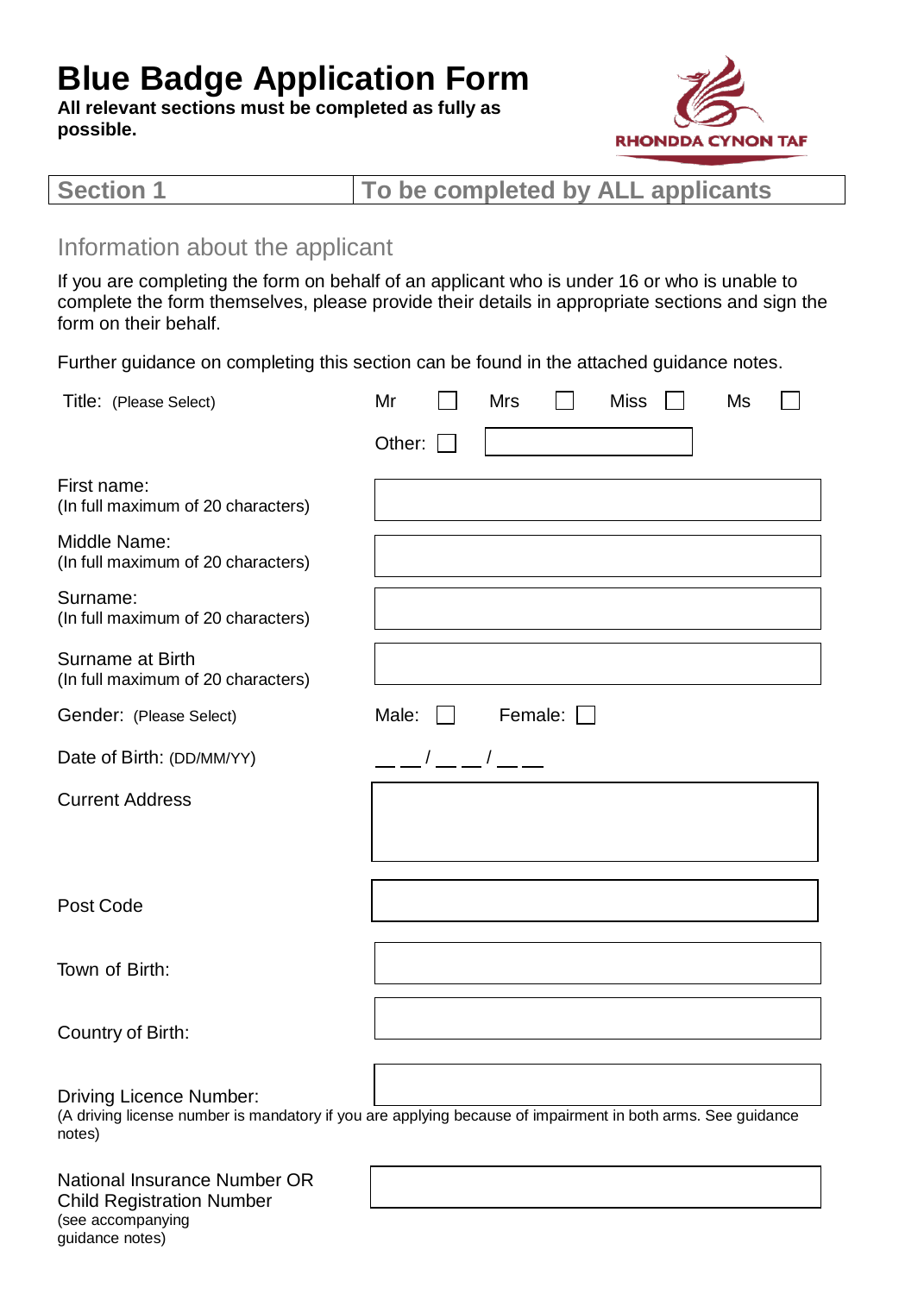| Home Tel:   |  |
|-------------|--|
| Mobile Tel: |  |
| E-mail:     |  |

If you have changed address in the last 3 years, please provide your previous address here:

| Post Code:                                            |             |  |  |
|-------------------------------------------------------|-------------|--|--|
| Do you currently hold a Blue Badge?<br>Yes $\Box$     | $No$ $\Box$ |  |  |
| If you have:                                          |             |  |  |
| Which local authority issued you with the last badge? |             |  |  |
|                                                       |             |  |  |
| What is the expiry date of the last badge?            |             |  |  |
| What is the serial number on the last badge?          |             |  |  |

#### **For enforcement purposes please nominate the vehicle registration number(s) for the main car(s) in which you intend to use the Blue Badge.**

(Up to three registration numbers should be nominated, but please remember other vehicles can be used.)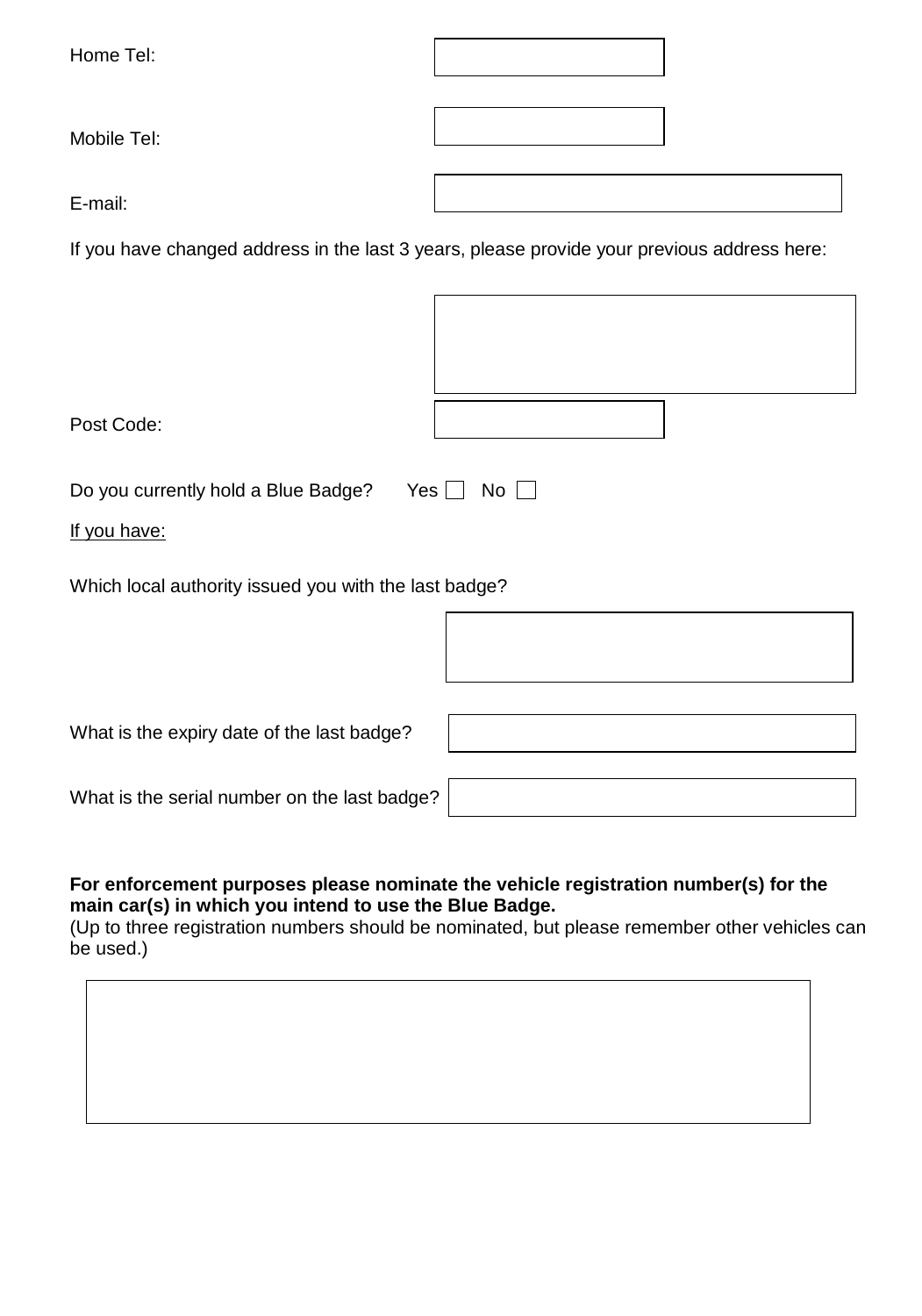When completing this form you may find the enclosed guidance notes are helpful.

The Local Authority may refuse to issue a badge if you do not provide adequate evidence that you meet the eligibility criteria.

Separate forms are available from your local authority and will need to be completed when applications are made for Organisational Blue Badges or for badges in the cases of a person with a terminal illness and a mobility impairment.

### **Proof of your address**

We need to check that you are a resident in this local authority area before we can process your application. Please select one of the following options by placing an **X** in the box next to the statement. You will need to provide original documentation where relevant:

| I give consent to the Local Authority to check my personal details on the Local<br>Authorities Council Tax database so that I do not need to submit proof of my address                           |
|---------------------------------------------------------------------------------------------------------------------------------------------------------------------------------------------------|
| I have enclosed a Council Tax bill bearing my name and address, dated within the last<br>12 months.                                                                                               |
| I do not pay Council Tax, am over the age of 16 and give consent to the local authority<br>to check my address on the electoral register.                                                         |
| I am applying on behalf of an applicant who does not pay Council Tax and is under the<br>age of 16. I give my consent to the local authority to check school records to confirm<br>their address. |
| Confirmation letter from one of the following - SPVA; DWP; Social Services; Housing<br>Benefit or for children, from the school.                                                                  |
| The paper copy or photo-card section of your Driving Licence                                                                                                                                      |

### **Proof of your identity**

We need to check your identity to reduce the potential for fraudulent applications for a Blue Badge. You must take one of the below with you to your appointment at the One4All Centre, as proof of your identity. Please select what you are providing by placing an **X** in the box next to the relevant form of identification. If it is a photocopy, it must be certified by an appropriate professional person (see enclosed **Guidance Notes**):

| <b>Birth/Adoption Certificate</b>          |
|--------------------------------------------|
| Marriage/Divorce Certificate               |
| Passport                                   |
| Civil Partnership/Dissolution Certificate  |
| <b>Valid Driving License</b>               |
| <b>Certificate of British Nationality</b>  |
| <b>HM Forces Identity Card</b>             |
| <b>Identity Card for Foreign Nationals</b> |
| <b>Existing Concessionary Bus Pass</b>     |
|                                            |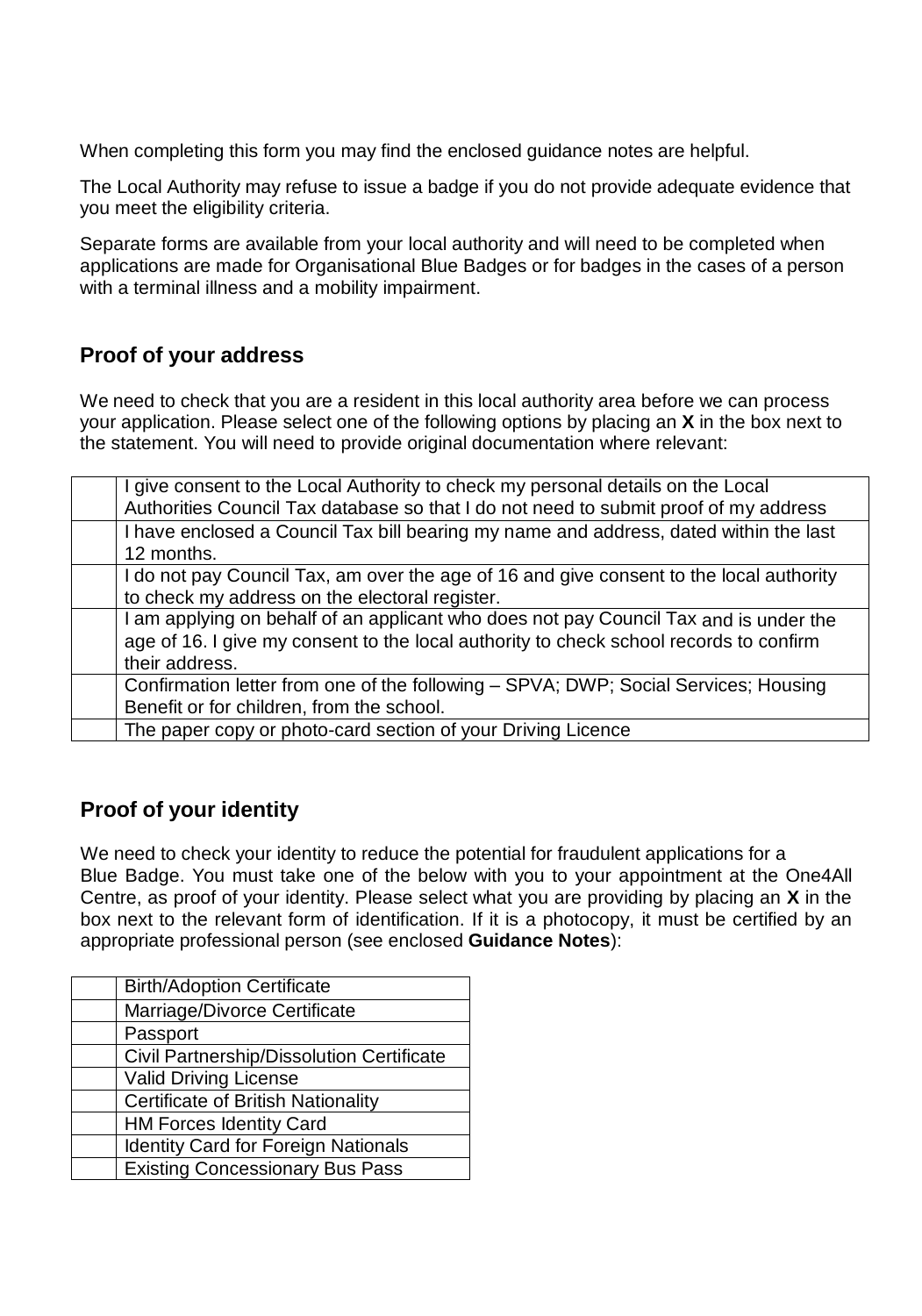### **Photograph**

Please enclose a recent (taken within last 6 months) passport-style photograph of the applicant. The photograph will be placed on the back of the badge and will not be visible when the badge is being displayed in the vehicle.

Please refer to the **Guidance Notes** enclosed with this form to ensure that your photograph meets requirements as it is critical to a successful application. Your application cannot be processed unless an appropriate photograph is supplied.

Staff from the any of the One4All Centre's are able to take the applicants photograph free of charge when submitting the application form with other relevant supporting documents.

### **Submitting your application**

Application forms and accompanying documentation can be handed in to your preferred One4aLL Service via appointment only. To book an appointment, please see the below details:

**Online:** [www.rctcbc.gov.uk/appointment](http://www.rctcbc.gov.uk/appointment)  **Telephone:** 01443 425005 (Monday – Friday, 8:30am – 5:00pm)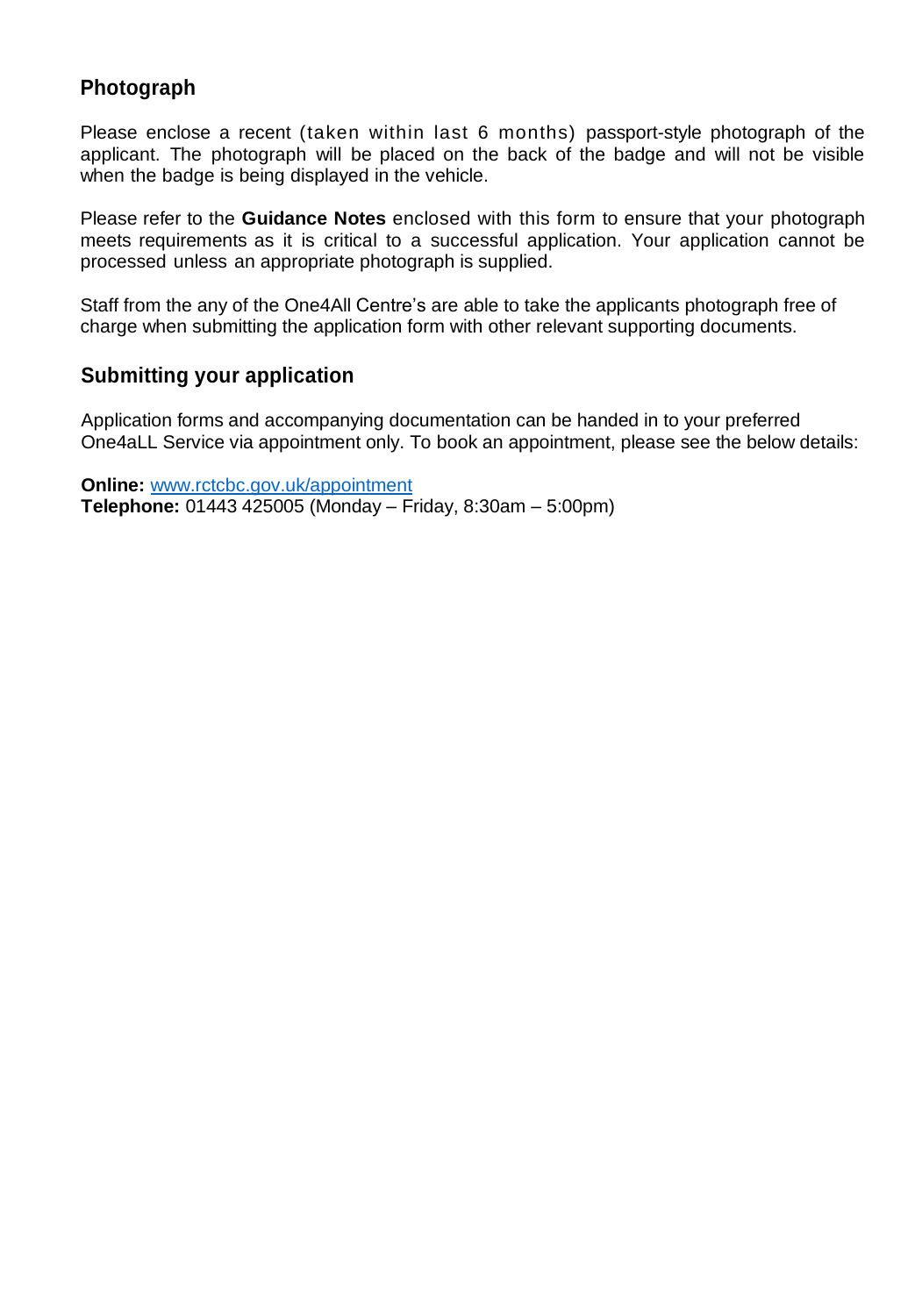| <b>Section 2</b> | To be completed by applicants who 'automatically'<br>qualify by being able to produce evidence any of<br>the assessments/payments listed in (A) to (F)<br>below. |
|------------------|------------------------------------------------------------------------------------------------------------------------------------------------------------------|
|                  |                                                                                                                                                                  |

| A | Applicant is blind (severely sight impaired)<br>and has produced a signed Certificate of<br><b>Vision Impairment</b>                                                            | <b>Complete Section 2A</b> |
|---|---------------------------------------------------------------------------------------------------------------------------------------------------------------------------------|----------------------------|
| B | Applicant receives and can evidence that the<br>Higher Rate of the Mobility Component of<br><b>Disability Living Allowance</b>                                                  | <b>Complete Section 2B</b> |
| C | <b>Applicant receives and can evidence Personal</b><br>Independence Payment (PIP) that includes:<br>• 8 points for 'Moving Around', or;<br>• 12 points for 'Planning a Journey' | <b>Complete Section 2C</b> |
| D | Applicant receives and can evidence the War<br><b>Pensioner's Mobility Supplement</b>                                                                                           | <b>Complete Section 2D</b> |
| Е | Applicant receives and can evidence<br>a<br>qualifying award under the Armed Forces and<br><b>Reserve Forces (Compensation) Scheme</b>                                          | <b>Complete Section 2E</b> |
| F | Applicant is awarded tariff 6 - Permanent<br>Mental Disorder of the Armed Forces and<br><b>Reserve Forces (Compensation) Scheme</b>                                             | <b>Complete Section 2F</b> |

**Note: If none of the above apply please go to Section 3**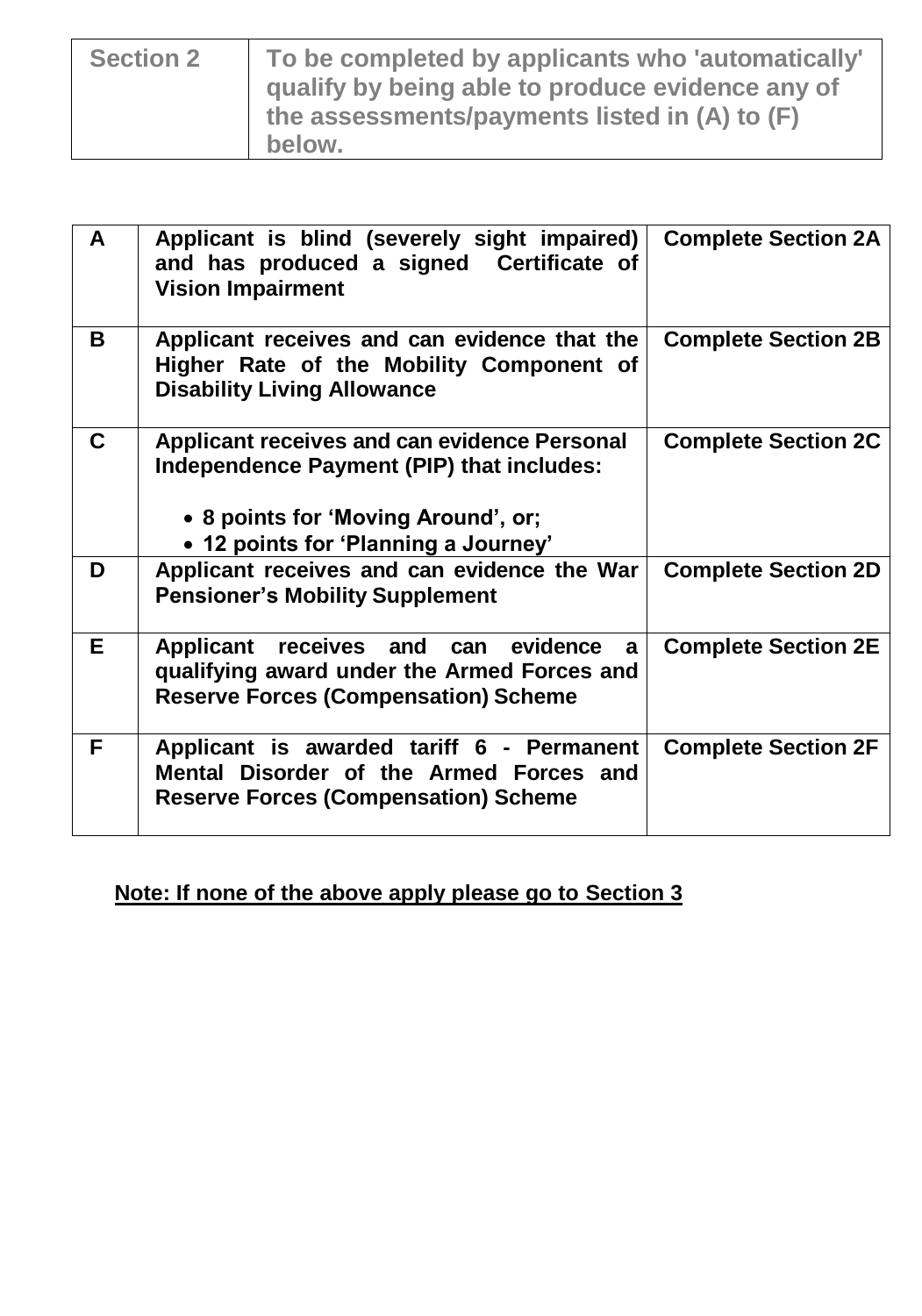| <b>Section 2A</b> | People who are blind (severely sight impaired)                                                                                                                                    |
|-------------------|-----------------------------------------------------------------------------------------------------------------------------------------------------------------------------------|
|                   | NB – If you are registered as Partially Sighted, please                                                                                                                           |
|                   | complete Section 3.                                                                                                                                                               |
|                   |                                                                                                                                                                                   |
|                   | Are you registered as blind (severely sight impaired)?                                                                                                                            |
| Yes               | No l                                                                                                                                                                              |
|                   | If YES, please state which Local Authority you are registered with:                                                                                                               |
|                   |                                                                                                                                                                                   |
|                   |                                                                                                                                                                                   |
|                   | If YES, do you give consent to us to check the local authority's register of blind people to see<br>whether your impairment is already known to the council?                      |
| Yes I             | No <sub>1</sub>                                                                                                                                                                   |
|                   | If NO, then please indicate whether you have enclosed your                                                                                                                        |
|                   | Certification of Blindness or Defective Vision (BP1 (3R))<br>or Certificate of Vision Impairment (CVI) or a previous equivalent (BD8), signed by a<br>Consultant Ophthalmologist. |
| <b>Yes</b>        | No                                                                                                                                                                                |
|                   |                                                                                                                                                                                   |
|                   |                                                                                                                                                                                   |
| <b>Section 2B</b> | People who receive the Higher Rate of the Mobility<br><b>Component of Disability Living Allowance</b>                                                                             |
|                   | Do you receive the Higher Rate of the Mobility Component of Disability Living Allowance?                                                                                          |
| Yes               | No                                                                                                                                                                                |
|                   | If YES, have you been awarded this benefit indefinitely? Yes $\Box$<br>No                                                                                                         |

If **NO**, when is your award of this benefit (DD/MM/YYYY) due to end?

 $- / - / - - - - -$ 

*If you are in receipt of the Higher Rate of the Mobility Component of Disability Living Allowance you must enclose your letter of entitlement to this benefit issued within the last twelve months or your annual up-rating letter.*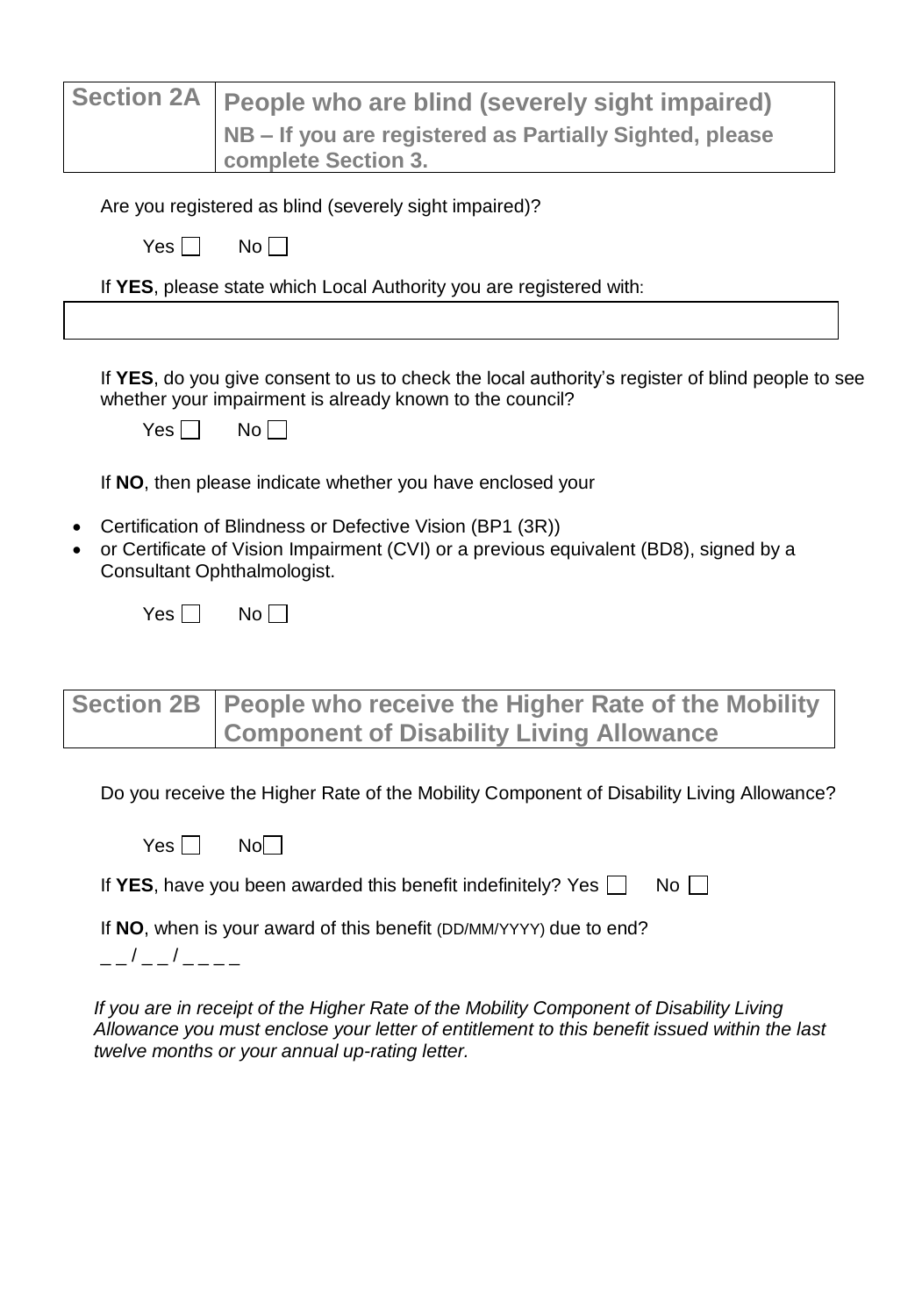| Section 2C   People who receive Personal Independence Payment<br>(PIP) that includes: |
|---------------------------------------------------------------------------------------|
| • 8 points for Moving Around; or<br>• 12 points for Planning a Journey                |

Please check your Personal Independence Payment (PIP) award letter and place an **X** in the box below based on the points you have been awarded – this is stated within the award letter itself.

| 8 Points for Moving Around                                     |  |  |  |
|----------------------------------------------------------------|--|--|--|
| 12 Points for Planning a Journey                               |  |  |  |
| Have you been awarded this benefit indefinitely?<br>Yes<br>No. |  |  |  |
|                                                                |  |  |  |

If **NO**, when is your award of this benefit (DD/MM/YYYY) due to end?

 $-$  /  $-$  /  $-$ 

**IMPORTANT INFORMATION:** *You must bring all pages of your PIP award letter with you as this evidences the points you have been awarded. If that letter was issued more than 12 months ago you must also bring your annual update letter.* 

*If you do not have this evidence you must contact PIP and ask them to send it to you.*

#### *Your application cannot be processed without this evidence.*

| Section 2D   People who receive the War Pensioner's Mobility<br><b>Supplement</b> |
|-----------------------------------------------------------------------------------|
| Do you receive the War Pensioner's Mobility Supplement? Yes □<br>No II            |
| $No$ $  $<br>Yes<br>If YES, have you been awarded this benefit indefinitely?      |

If **NO**, when is your award of this benefit due to end (DD/MM/YYYY):

 $-$  /  $-$  /  $-$ 

Please enclose an original letter of entitlement for the War Pensioner's Mobility Supplement – this can be photocopied by the One4All Centre staff.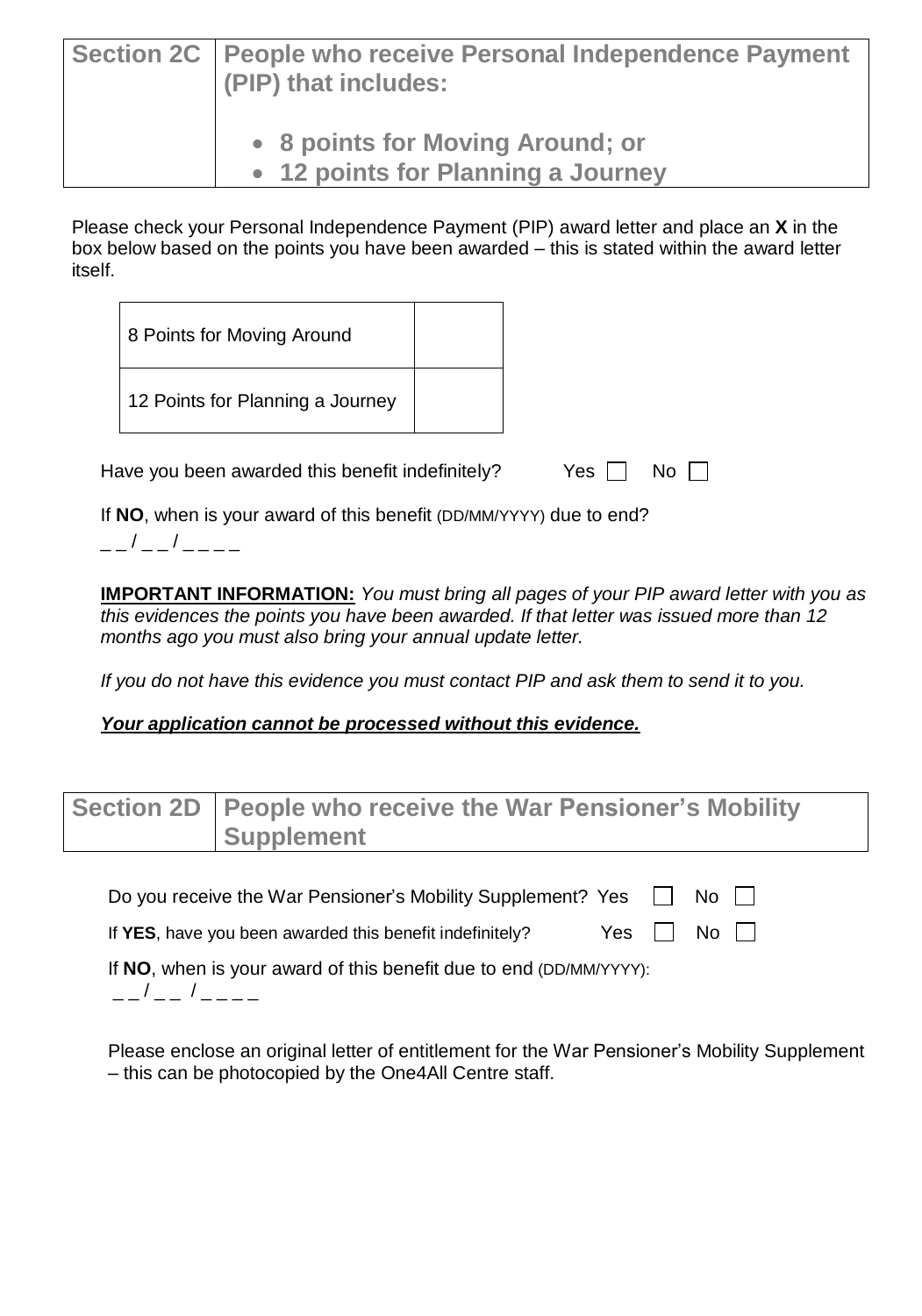| Section 2E   People who receive a benefit under the Armed Forces |
|------------------------------------------------------------------|
| and Reserve Forces (Compensation) Scheme                         |

Have you received a lump sum benefit under the Armed Forces and Reserve Forces (Compensation) Scheme within tariff levels 1 - 8 (inclusive) and have been certified by the SPVA as having a permanent and substantial impairment which causes inability to walk or very considerable difficulty walking?

|  | ľ |  |
|--|---|--|
|--|---|--|

If you are in receipt of the above mentioned award under the Armed Forces and Reserve Forces (Compensation) Scheme, the Service Personnel and Veterans Agency (SPVA) will have issued you with a letter confirming the level of your award and also confirming that you have been assessed as having a permanent and substantial impairment which causes inability to walk or very considerable difficulty in walking. **You must enclose this letter as proof of entitlement.** If you have lost this letter, then the agency can be contacted via the free-phone enquiry number: 0800 169 22 77.

| Section 2F   People awarded tariff 6 - Permanent Mental<br><b>Disorder of the Armed Forces and Reserve</b> |
|------------------------------------------------------------------------------------------------------------|
| <b>Forces (Compensation) Scheme</b>                                                                        |

Are you in receipt of Tarrif 6?

If you are in receipt of the above mentioned award under the Armed Forces and Reserve Forces (Compensation) Scheme, the Service Personnel and Veterans Agency (SPVA) will have issued you with a letter confirming the level of your award and that you have a Permanent Mental Disorder. **You must enclose this letter as proof of entitlement.** If you have lost this letter, then the agency can be contacted via the free-phone enquiry number: 0800 169 22 77.

## **If you have fully answered and evidenced any of the options in Section 2, please go straight to Section 4.**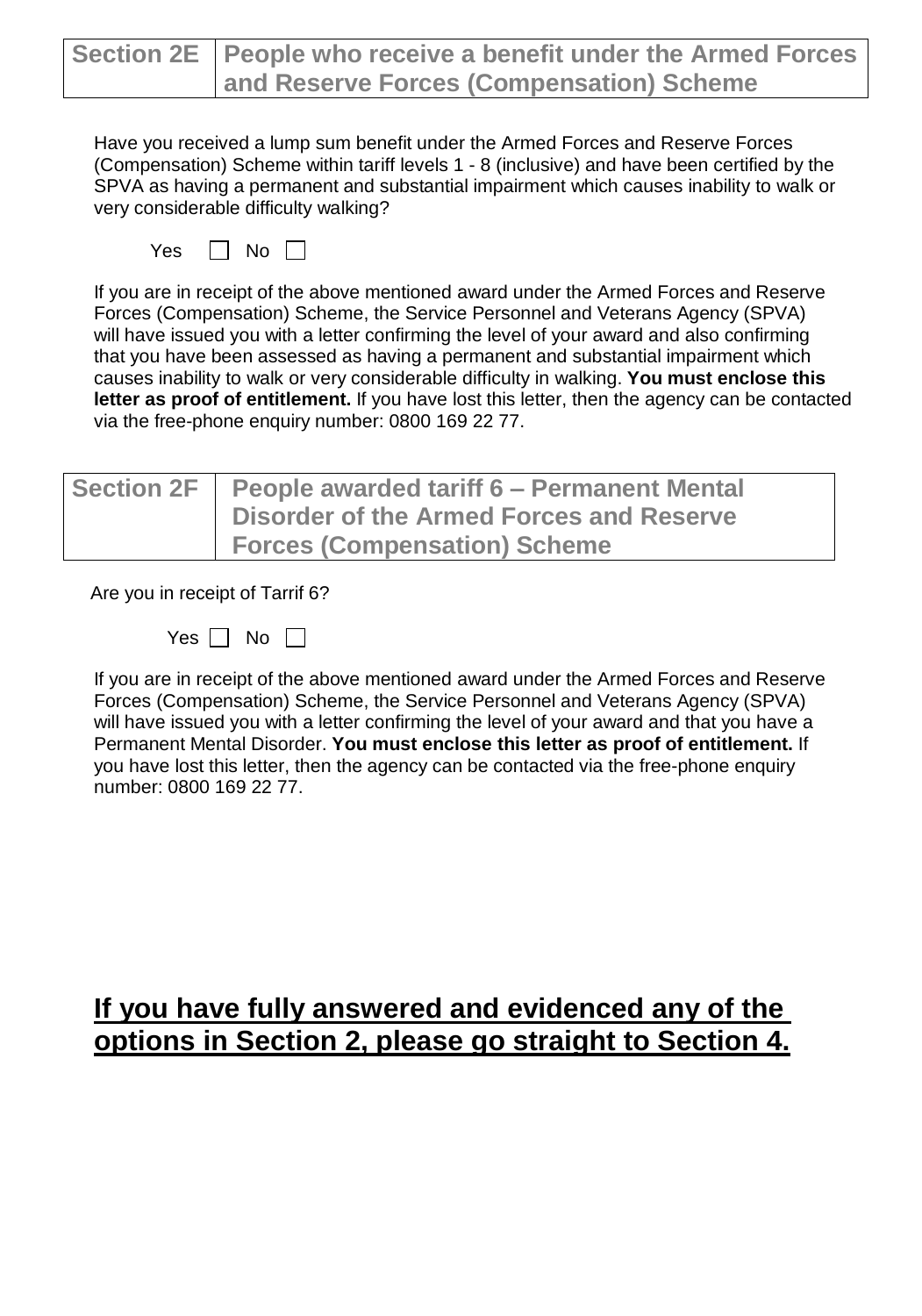| <b>Applicants with walking difficulties</b>                                                                                          | <b>Complete Section 3A</b> |
|--------------------------------------------------------------------------------------------------------------------------------------|----------------------------|
| Applicants with impairments in both arms                                                                                             | <b>Complete Section 3B</b> |
| Applicants under the age of 3 years old                                                                                              | <b>Complete Section 3C</b> |
| Applicants with cognitive impairments                                                                                                | <b>Complete Section 3D</b> |
| Applicants with a temporary but substantial<br>impairment that impacts on mobility and is<br>expected to last for at least 12 months | <b>Complete Section 3E</b> |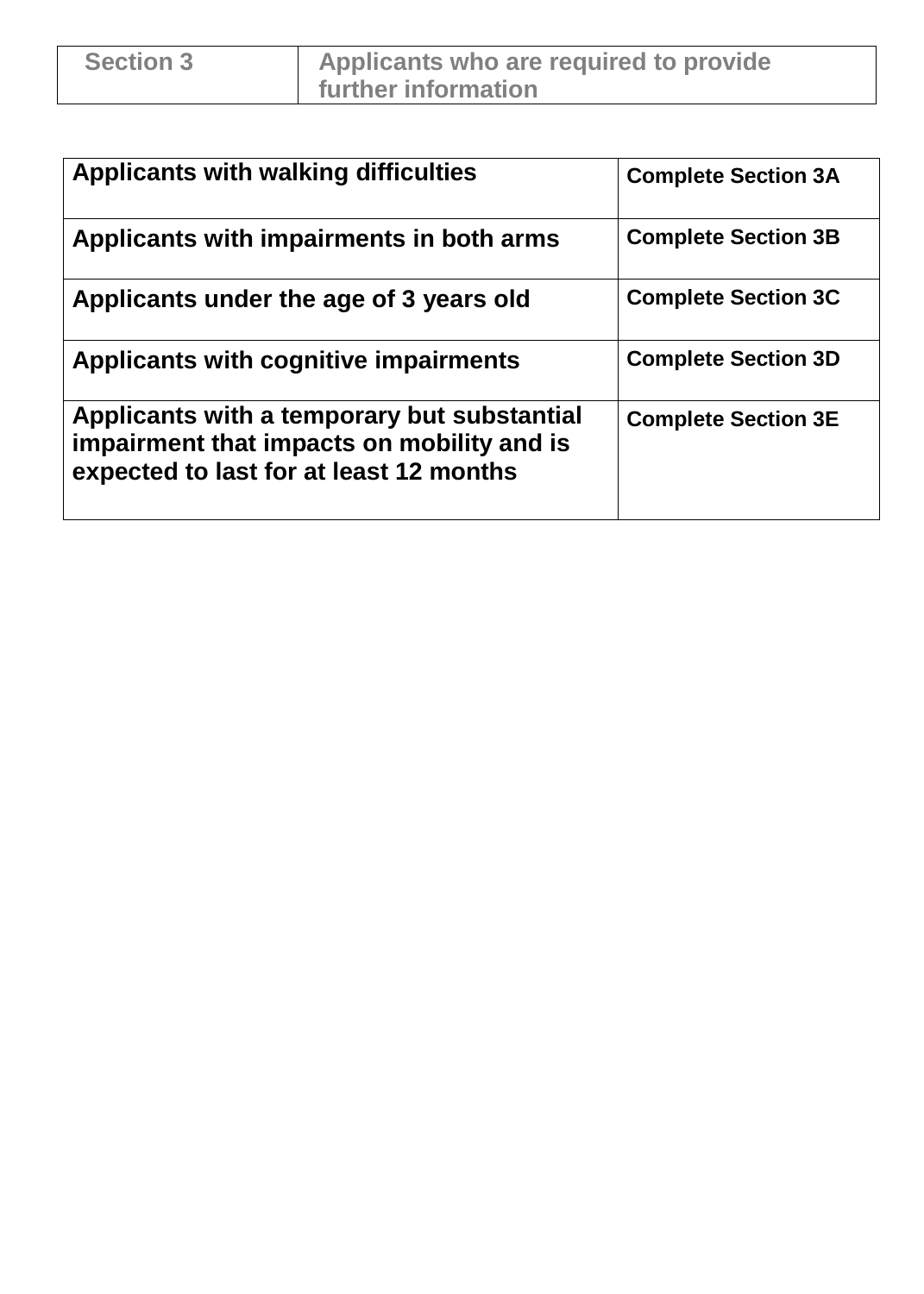$\Gamma$ 

### **Please explain what permanent and substantial disability you have that means you are unable to walk or have considerable difficulty walking.**

What is your medical condition/impairment and please explain how it affects your mobility:

ו

| Is this condition/impairment permanent?<br>Yes<br><b>No</b><br>Have you been prescribed Oxygen to support your mobility on a daily basis?<br>Yes<br>No<br>Do you need to use an inhaler, nebuliser or GTN spray?<br>Yes<br>No<br>If Yes, how often are you required to use them? Please place an $X$ in the box next to the relevant<br>answer:<br>Occasionally<br>For every Journey<br>Do you use any of the following to help you mobilise within your home? If so, please place an X<br>in the box next to the relevant answer:<br>Powered Wheelchair<br>Wheelchair |                          |
|------------------------------------------------------------------------------------------------------------------------------------------------------------------------------------------------------------------------------------------------------------------------------------------------------------------------------------------------------------------------------------------------------------------------------------------------------------------------------------------------------------------------------------------------------------------------|--------------------------|
|                                                                                                                                                                                                                                                                                                                                                                                                                                                                                                                                                                        |                          |
|                                                                                                                                                                                                                                                                                                                                                                                                                                                                                                                                                                        |                          |
|                                                                                                                                                                                                                                                                                                                                                                                                                                                                                                                                                                        |                          |
|                                                                                                                                                                                                                                                                                                                                                                                                                                                                                                                                                                        |                          |
|                                                                                                                                                                                                                                                                                                                                                                                                                                                                                                                                                                        |                          |
|                                                                                                                                                                                                                                                                                                                                                                                                                                                                                                                                                                        |                          |
|                                                                                                                                                                                                                                                                                                                                                                                                                                                                                                                                                                        |                          |
|                                                                                                                                                                                                                                                                                                                                                                                                                                                                                                                                                                        |                          |
|                                                                                                                                                                                                                                                                                                                                                                                                                                                                                                                                                                        |                          |
|                                                                                                                                                                                                                                                                                                                                                                                                                                                                                                                                                                        |                          |
|                                                                                                                                                                                                                                                                                                                                                                                                                                                                                                                                                                        |                          |
|                                                                                                                                                                                                                                                                                                                                                                                                                                                                                                                                                                        |                          |
|                                                                                                                                                                                                                                                                                                                                                                                                                                                                                                                                                                        |                          |
|                                                                                                                                                                                                                                                                                                                                                                                                                                                                                                                                                                        |                          |
|                                                                                                                                                                                                                                                                                                                                                                                                                                                                                                                                                                        |                          |
|                                                                                                                                                                                                                                                                                                                                                                                                                                                                                                                                                                        |                          |
|                                                                                                                                                                                                                                                                                                                                                                                                                                                                                                                                                                        |                          |
|                                                                                                                                                                                                                                                                                                                                                                                                                                                                                                                                                                        |                          |
|                                                                                                                                                                                                                                                                                                                                                                                                                                                                                                                                                                        |                          |
|                                                                                                                                                                                                                                                                                                                                                                                                                                                                                                                                                                        |                          |
|                                                                                                                                                                                                                                                                                                                                                                                                                                                                                                                                                                        |                          |
|                                                                                                                                                                                                                                                                                                                                                                                                                                                                                                                                                                        |                          |
|                                                                                                                                                                                                                                                                                                                                                                                                                                                                                                                                                                        |                          |
|                                                                                                                                                                                                                                                                                                                                                                                                                                                                                                                                                                        |                          |
|                                                                                                                                                                                                                                                                                                                                                                                                                                                                                                                                                                        |                          |
|                                                                                                                                                                                                                                                                                                                                                                                                                                                                                                                                                                        |                          |
| <b>Prosthetic Lower Limbs</b>                                                                                                                                                                                                                                                                                                                                                                                                                                                                                                                                          |                          |
| <b>Walking Frame (Zimmer Frame)</b><br>Rollator (Walking Frame with wheels)                                                                                                                                                                                                                                                                                                                                                                                                                                                                                            |                          |
| Tri/Quad Walker with brakes                                                                                                                                                                                                                                                                                                                                                                                                                                                                                                                                            |                          |
| 1 or 2 Elbow Crutch                                                                                                                                                                                                                                                                                                                                                                                                                                                                                                                                                    |                          |
| 1 or 2 Walking Stick                                                                                                                                                                                                                                                                                                                                                                                                                                                                                                                                                   |                          |
|                                                                                                                                                                                                                                                                                                                                                                                                                                                                                                                                                                        |                          |
| Leg Brace                                                                                                                                                                                                                                                                                                                                                                                                                                                                                                                                                              | <b>Furniture Support</b> |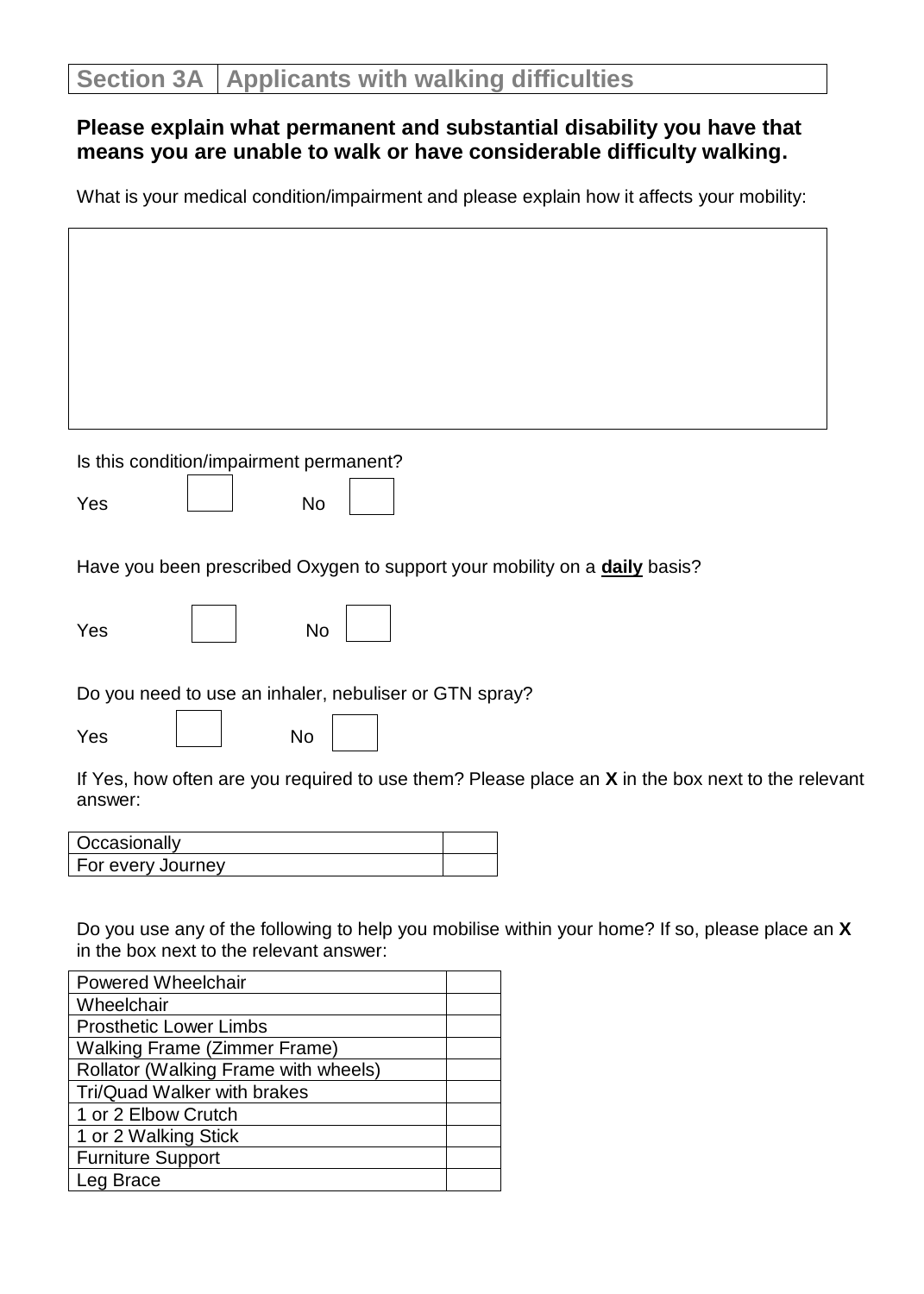Was this equipment (Please place an **X** in the box next to the relevant answer):

| Purchased privately by me               |  |
|-----------------------------------------|--|
| Prescribed by a Healthcare Professional |  |
| <b>Provided by Social Services</b>      |  |
| Other (please confirm in box below)     |  |

If not privately purchased please provide details of the provider:

How far can the applicant walk? Please place an **X** in the box next to the relevant answer:

| Cannot, or has severe difficulty walking up to 50 metres<br>without any walking aids                                     |  |
|--------------------------------------------------------------------------------------------------------------------------|--|
| Can walk up to 50 metres with or without walking aids but<br>experiences severe pain or difficulty, during or afterwards |  |
| Can walk up to 50 metres with or without walking aids with<br>no severe pain or difficulty, during or afterwards         |  |

Do you use any of the following to help you mobilise outside your home? If so, please place an **X** in the box next to the relevant answer:

| <b>Powered Wheelchair</b>            |  |
|--------------------------------------|--|
| Wheelchair                           |  |
| <b>Motorised Scooter</b>             |  |
| <b>Prosthetic Lower Limbs</b>        |  |
| <b>Walking Frame (Zimmer Frame)</b>  |  |
| Rollator (Walking Frame with wheels) |  |
| Tri/Quad Walker with brakes          |  |
| 1 or 2 Elbow Crutch                  |  |
| 1 or 2 Walking Stick                 |  |
| <b>Furniture Support</b>             |  |
| Brace<br>.ea                         |  |

What impact do you experience during or following journeys outside of your home? Please place an **X** in the box next to the relevant answer:

| <b>Extensive recovery</b>           |  |
|-------------------------------------|--|
| Extensive pain requiring medication |  |
| Severe breathlessness               |  |
| Reduces to a very slow speed        |  |
| Increased unsteadiness or falls     |  |
| <b>None</b>                         |  |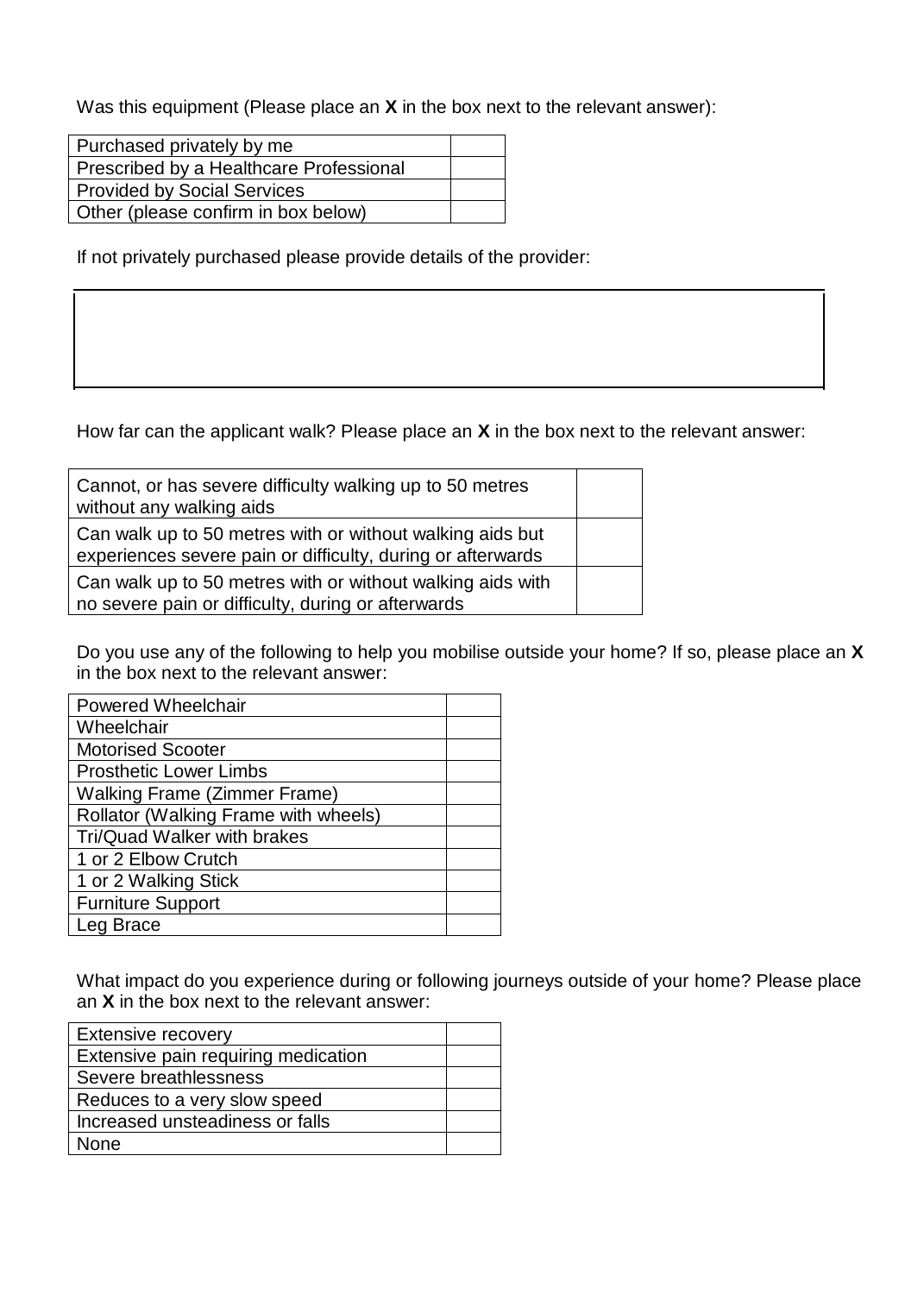Do you regularly take medication that is prescribed by Health Professionals, to assist your mobility? If yes, please state below what medication you are prescribed and how often you are required to take it (a copy of the prescription to evidence this will benefit your application)

Please provide full details of your GP:

| Name           |  |
|----------------|--|
| <b>Address</b> |  |
| Telephone No.  |  |

Apart from your GP, please list the details of any other Health or Social Care professional you have seen/been assessed by during the past 12 months in connection with your disability (this will include Consultants, Physiotherapists, Specified Clinic Nurses)

| <b>Name of Health</b><br><b>Professional</b> | <b>Type of Health</b><br>Professional | <b>Address</b> | Date of last<br>appointment |
|----------------------------------------------|---------------------------------------|----------------|-----------------------------|
|                                              |                                       |                |                             |
|                                              |                                       |                |                             |
|                                              |                                       |                |                             |
|                                              |                                       |                |                             |

Do you require assistance getting in and out of a vehicle? Please place an **X** in the box next to the relevant answer:

| N٥                   |  |
|----------------------|--|
| One person           |  |
| A person either side |  |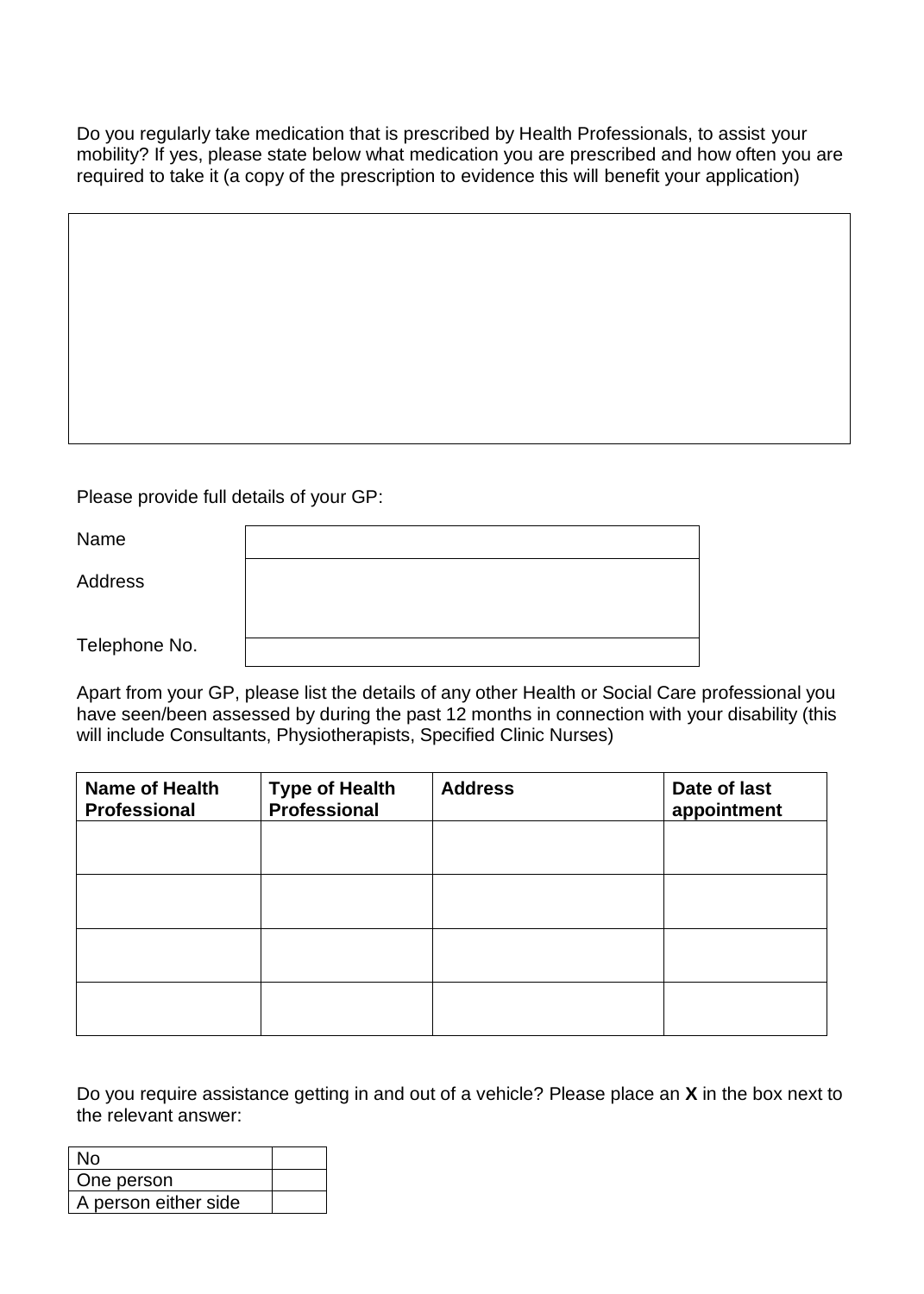Have you undergone any other assessment by Social Services and currently receive services, or, do you receive any other services such as Attendance Allowance, Meal Delivery Services, Care Services or additional support services (including family)?

| Yes | No |  |
|-----|----|--|

If yes, please give further details:

## **If you have fully completed Section 3A please go straight to Section 4.**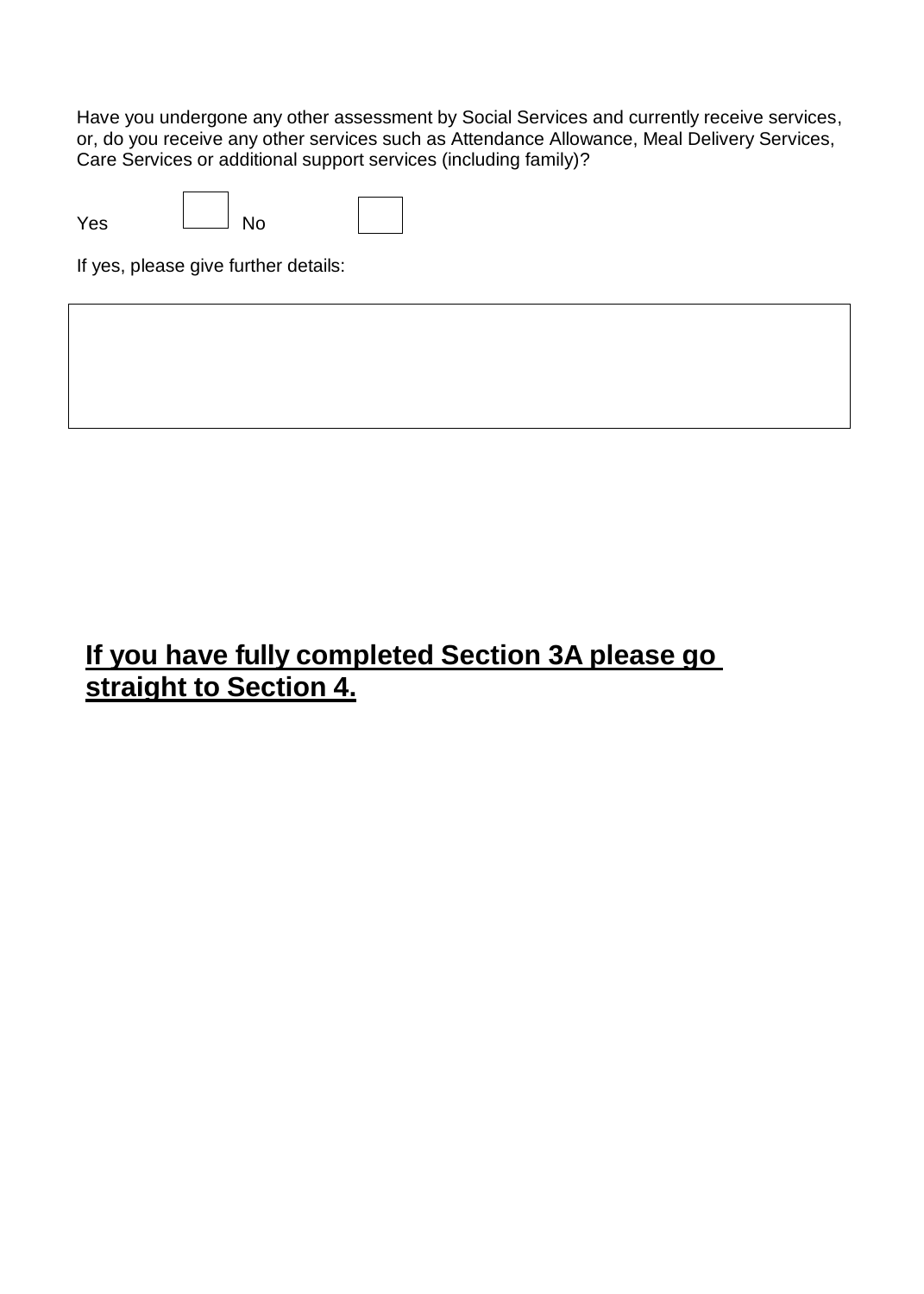### **Section 3B Applicants with Impairments in Both Arms**

#### **These questions are intended for people who:**

- **Drive a vehicle regularly**
- **Have an impairment in both arms**
- **And are unable to operate, or have considerable difficulty operating car parking equipment (ticket barriers/pay and display machines etc)**

Do you drive regularly?

| <b>Yes</b>                           | No |  |
|--------------------------------------|----|--|
| Do you have impairment in both arms? |    |  |

| Yes | No |  |
|-----|----|--|
|     |    |  |

Please describe your medical condition/impairment below:

Are you unable to operate, or have considerable difficulty operating parking equipment (ticket barriers/pay and display machines etc)?

Yes <u>Landia</u> No

If Yes, please what difficulties you experience: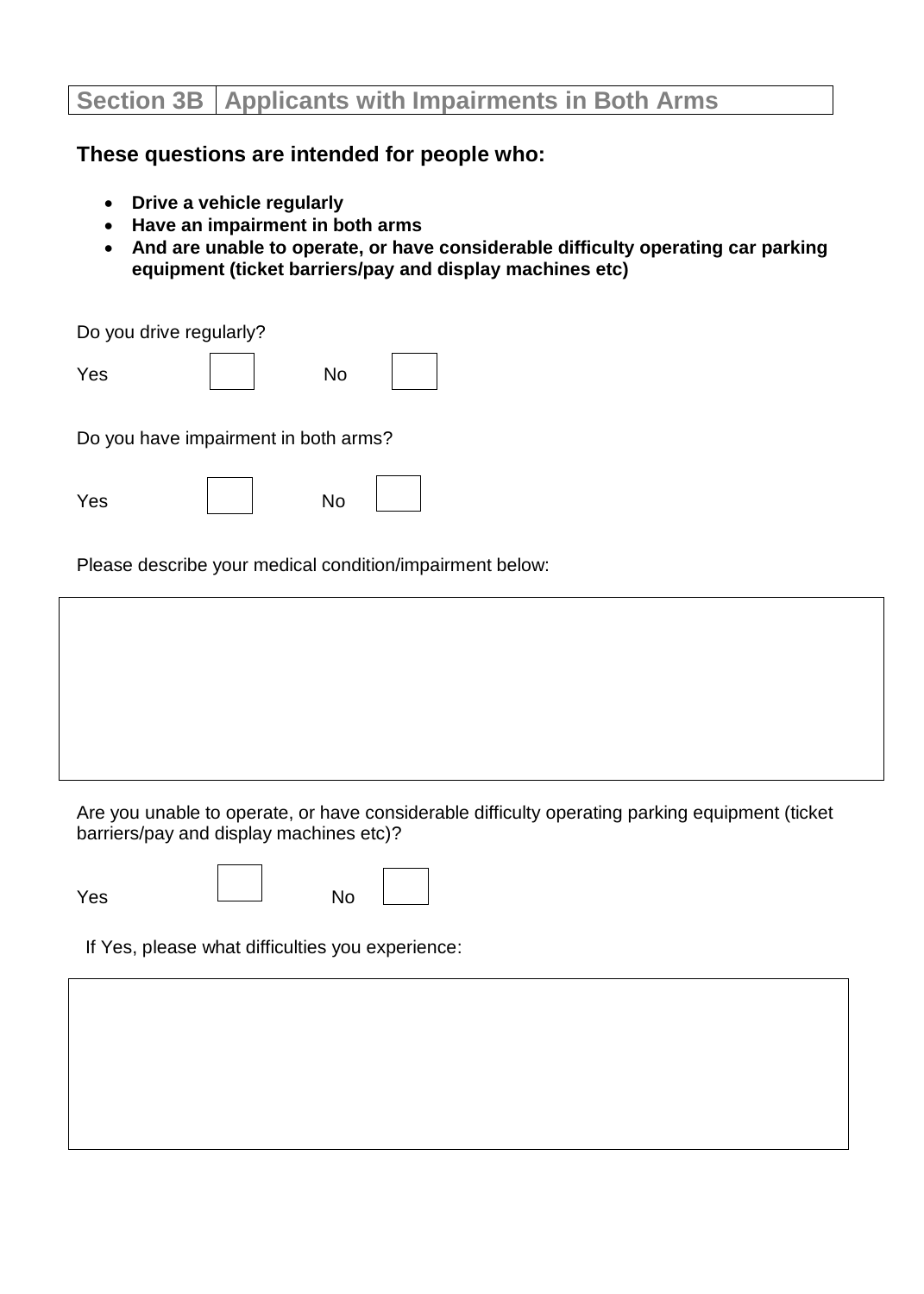Do you drive a specially adapted vehicle?

Yes | No

If Yes, please describe how your vehicle has been adapted and enclose a photocopy of your insurance details to verify this adaption.

Is your driving license subject to restrictions due to your impairment?

Yes | | No

If Yes, please enclose a photocopy of your drivers license and provide your license number below:

# **If you have fully completed Section 3B please go straight to Section 4.**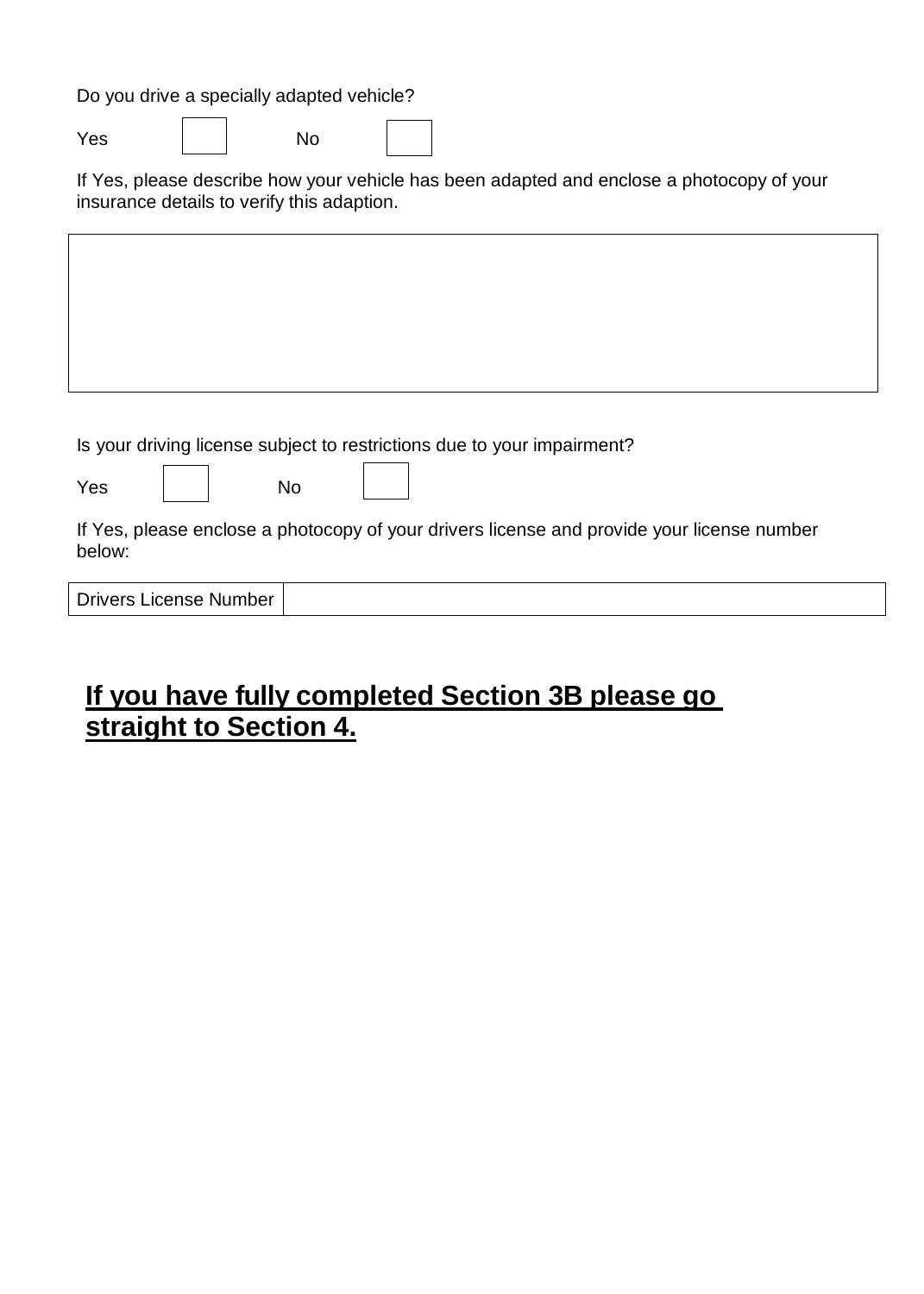**These questions are intended for children under the age of three who may be eligible for a Blue Badge because:**

- **they have a condition requiring the transportation of bulky medical equipment at all times or;**
- **they must always be kept near a motor vehicle on account of a condition so that they can, if necessary, be treated for that condition in the vehicle or taken quickly in the vehicle to a place where they can be treated**

Are you applying on behalf of a child under the age of 3 who has a condition requiring transportation of bulky medical equipment at all times?

| Yes | No |  |
|-----|----|--|
|-----|----|--|

If Yes, please describe what type of equipment is required:

Are you applying on behalf of a child the under the age of 3 who has a condition that requires that they must always be kept near a motor vehicle so that they can be treated for that condition in the vehicle or be taken quickly in the vehicle to a place where they can be treated?

| Yes | No |  |
|-----|----|--|
|     |    |  |

If Yes, please describe the child's medical condition:

Can you estimate how often they will need treatment?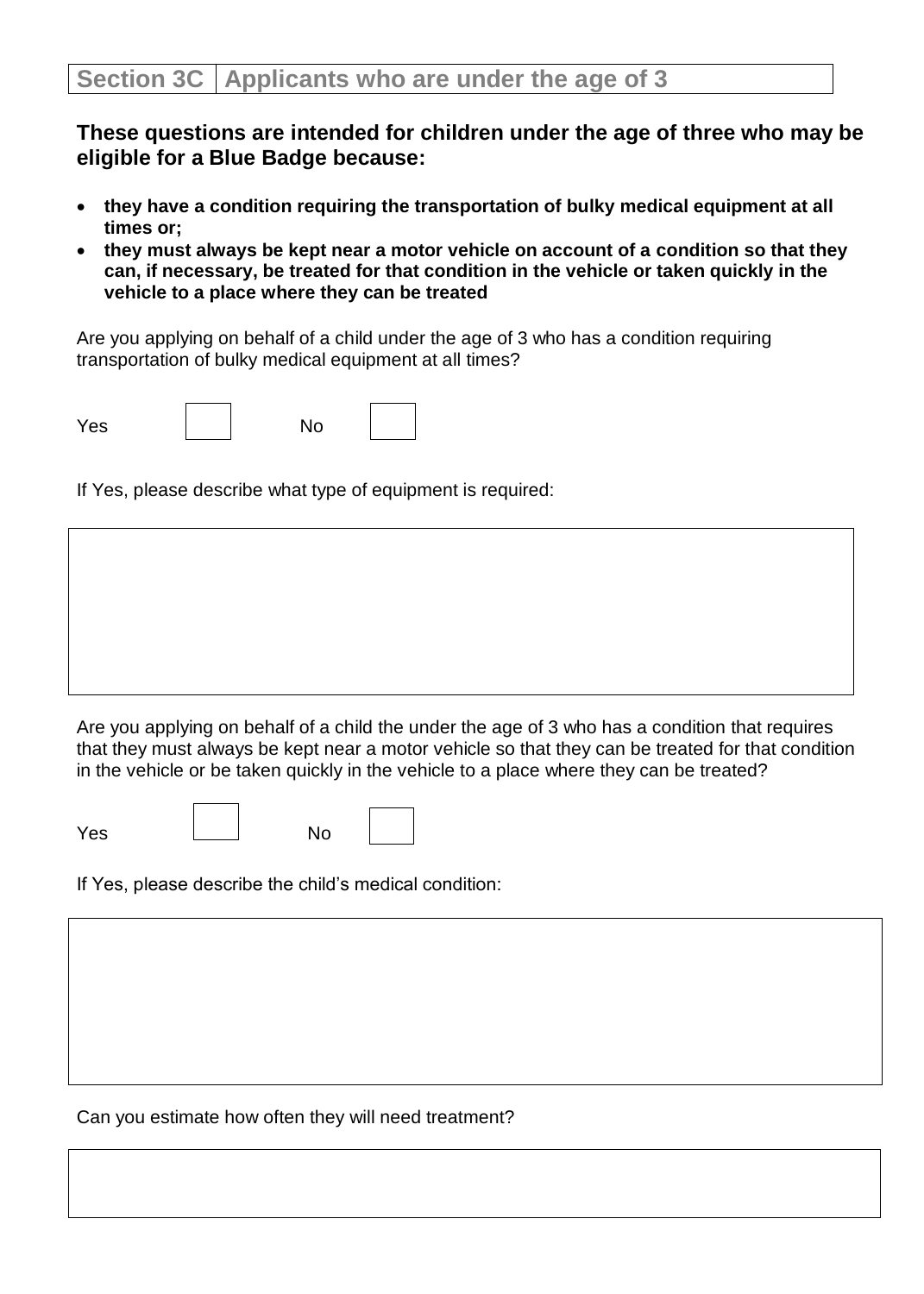If you have answered YES to either of the questions above, please enclose a letter from a healthcare professional that has been involved in your child's treatment (for example your paediatrician) giving details of the child's medical condition and the type of medical equipment they need, or provide the healthcare professional's contact details below:

# **If you have fully completed Section 3C please go straight to Section 4.**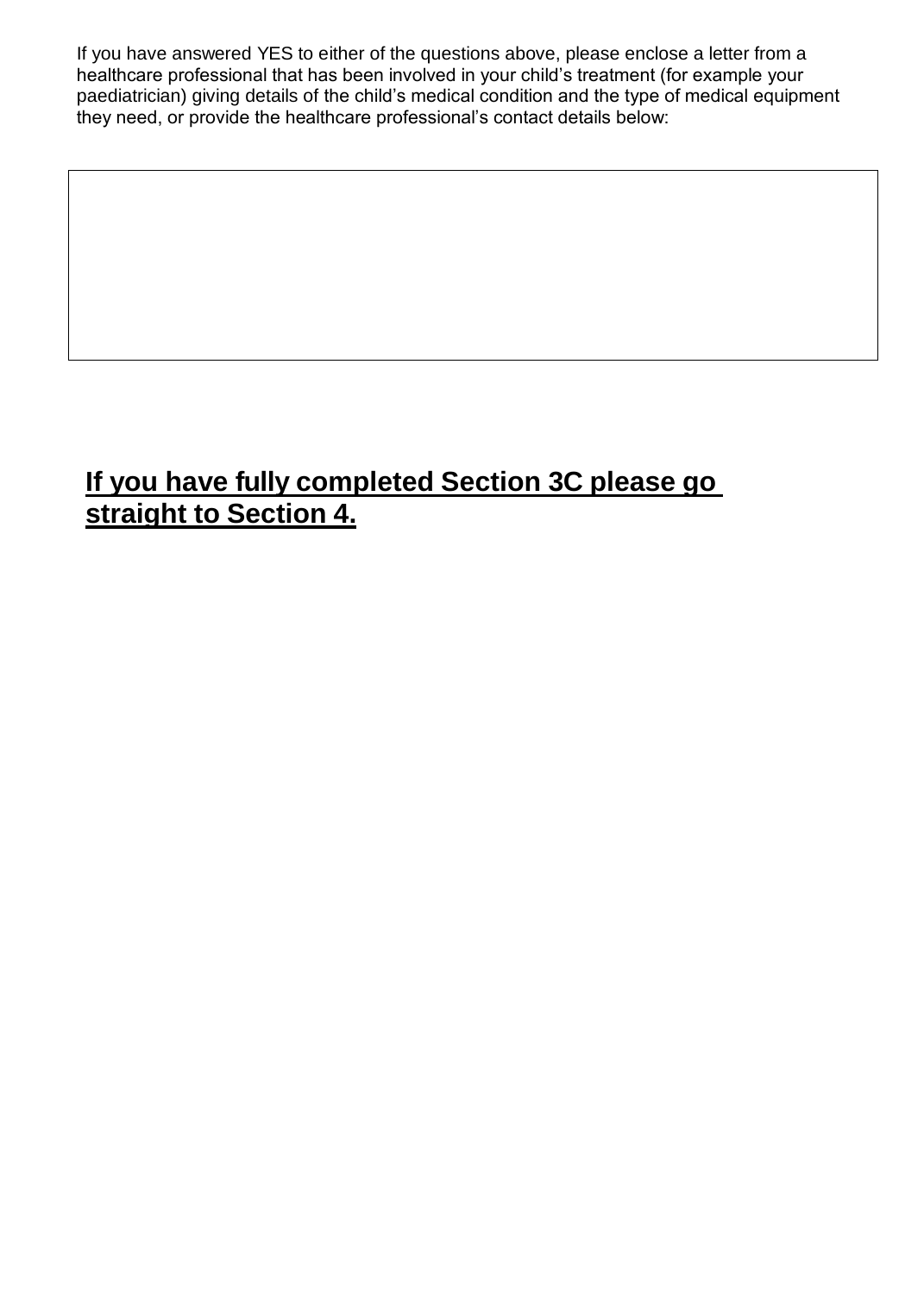### **Section 3D Applicants who suffer with Cognitive Impairment**

**Please explain the problems you have in planning and following a journey and indicate what level of support you require (providing a letter from a relevant health consultant will help to support your application):**

| Have you been diagnosed with a cognitive impairment?                                                                                                                     |
|--------------------------------------------------------------------------------------------------------------------------------------------------------------------------|
| No<br>Yes                                                                                                                                                                |
| Please place an X next to the relevant statement, if applicable to you. Please provide an original<br>copy of your existing award letter if either option is applicable: |
| I receive the Highest Rate Care Component of Disability Living Allowance                                                                                                 |
| I receive Personal Independence Payment (PIP) with a score of 12 points for<br>'Planning a Journey'                                                                      |
| Do you attend a Memory Clinic?                                                                                                                                           |
| <b>No</b><br>Yes                                                                                                                                                         |
| If Yes, please provide evidence of attendance at the Memory Clinic.                                                                                                      |
|                                                                                                                                                                          |
|                                                                                                                                                                          |
|                                                                                                                                                                          |

## **If you have fully completed Section 3D please go straight to Section 4.**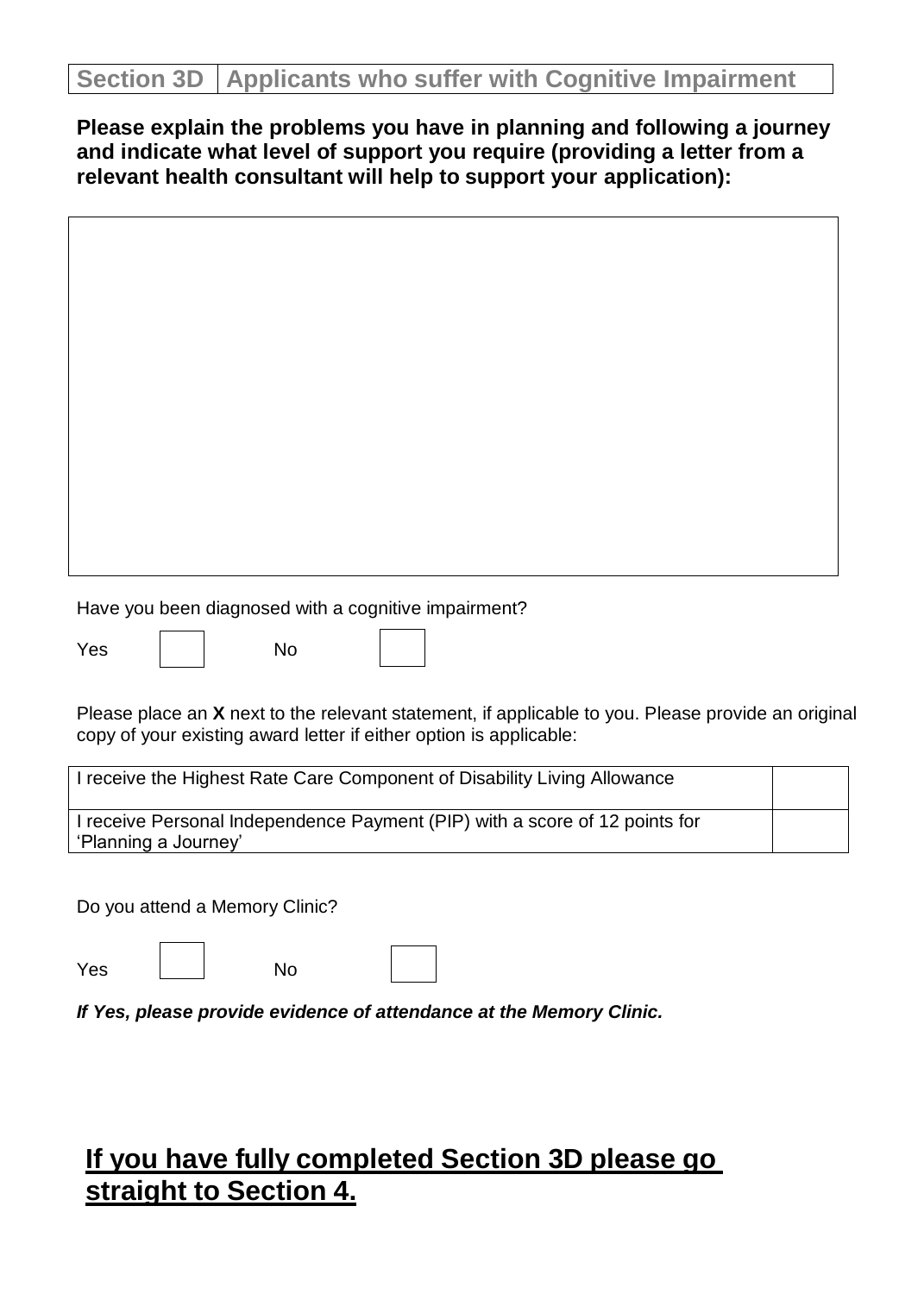| Section 3E   Applicants with a temporary but substantial |
|----------------------------------------------------------|
| Impairment that impacts on mobility and is               |
| <b>Lexpected to last for at least 12 months</b>          |

Please choose one of the following statements that applied to the condition that you have been diagnosed with and how long it is likely to last.

| <b>Please</b> | <b>Condition/Impairment</b>                                  | <b>Estimated Recovery Time</b> |
|---------------|--------------------------------------------------------------|--------------------------------|
| <b>Tick</b>   |                                                              |                                |
|               | I am recovering from a complex leg fracture,                 |                                |
|               | possibly managed with external factors                       |                                |
|               | I am undergoing therapy in order to recover from             |                                |
|               | a stroke or head injury that has impacted on my              |                                |
|               | mobility                                                     |                                |
|               | I am undergoing therapy in order to recover from             |                                |
|               | spinal trauma with the loss of leg function                  |                                |
|               | I am undergoing medical intervention, for                    |                                |
|               | example treatment for cancer, that impacts on my<br>mobility |                                |
|               | I have a severe functional leg impairments and I             |                                |
|               | am awaiting or have undergone joint replacement              |                                |
|               | (e.g. unilateral or bilateral hip, knee, etc                 |                                |
|               | Other, please describe:                                      |                                |
|               |                                                              |                                |
|               |                                                              |                                |

Please provide details of any health professionals you have seen who are treating your temporary condition. This may include: Surgeons, Occupational Therapists, Social Services Rehabilitation Team, Health Professionals that provides specialist service e.g. physiotherapist, Macmillan nurses or others involved in your care.

| Name | Job Title | Hospital/Health<br>Centre | Tel No. | Last Seen |
|------|-----------|---------------------------|---------|-----------|
|      |           |                           |         |           |
|      |           |                           |         |           |
|      |           |                           |         |           |
|      |           |                           |         |           |

*N.B: Please provide evidence of any relevant medical appointments and/or reports you have received from the above in respect of your temporary condition.*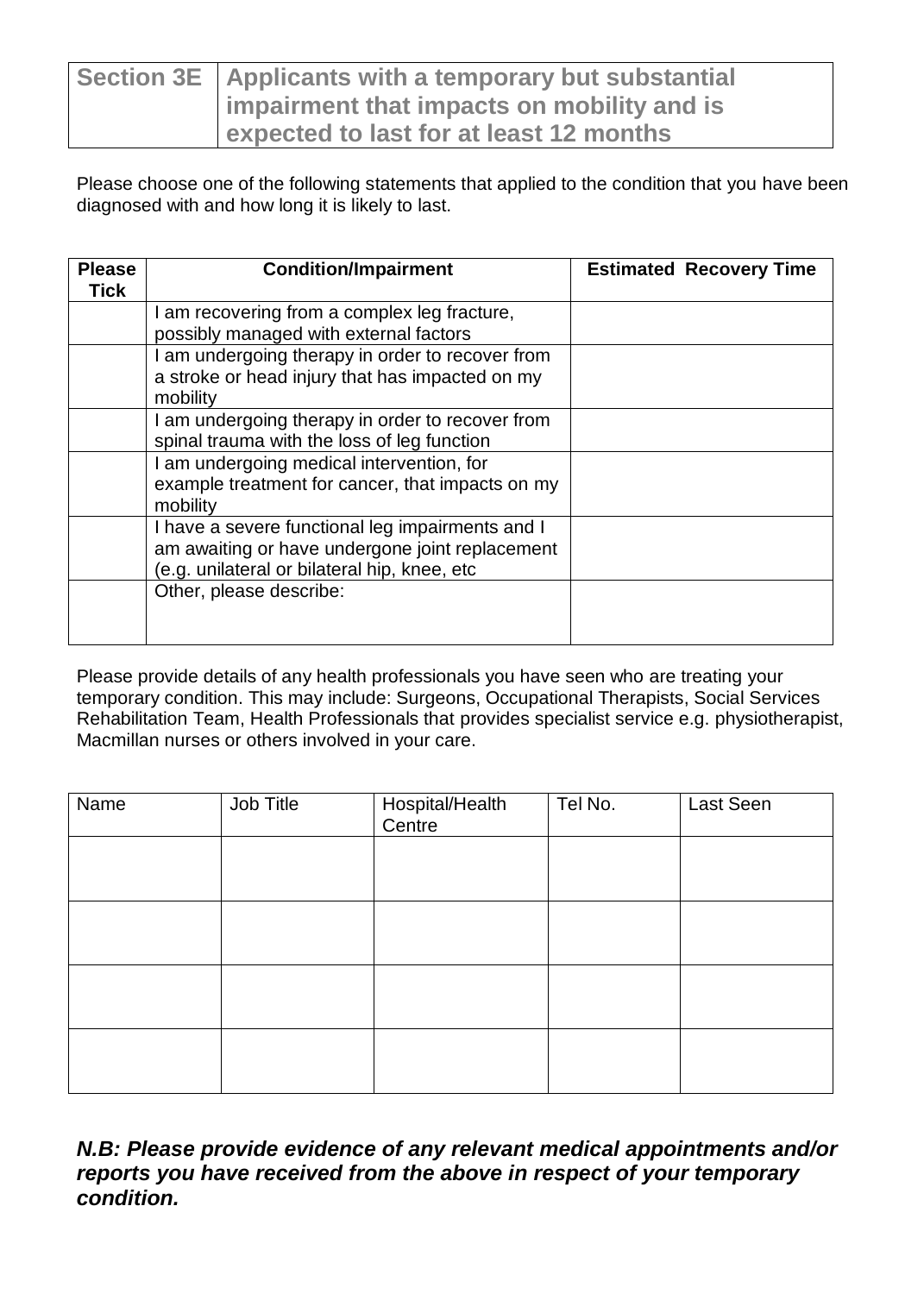# **Any Additional Information**

**Use this page to include any additional information you want us to know about your disability that supports your application for a Blue Badge.**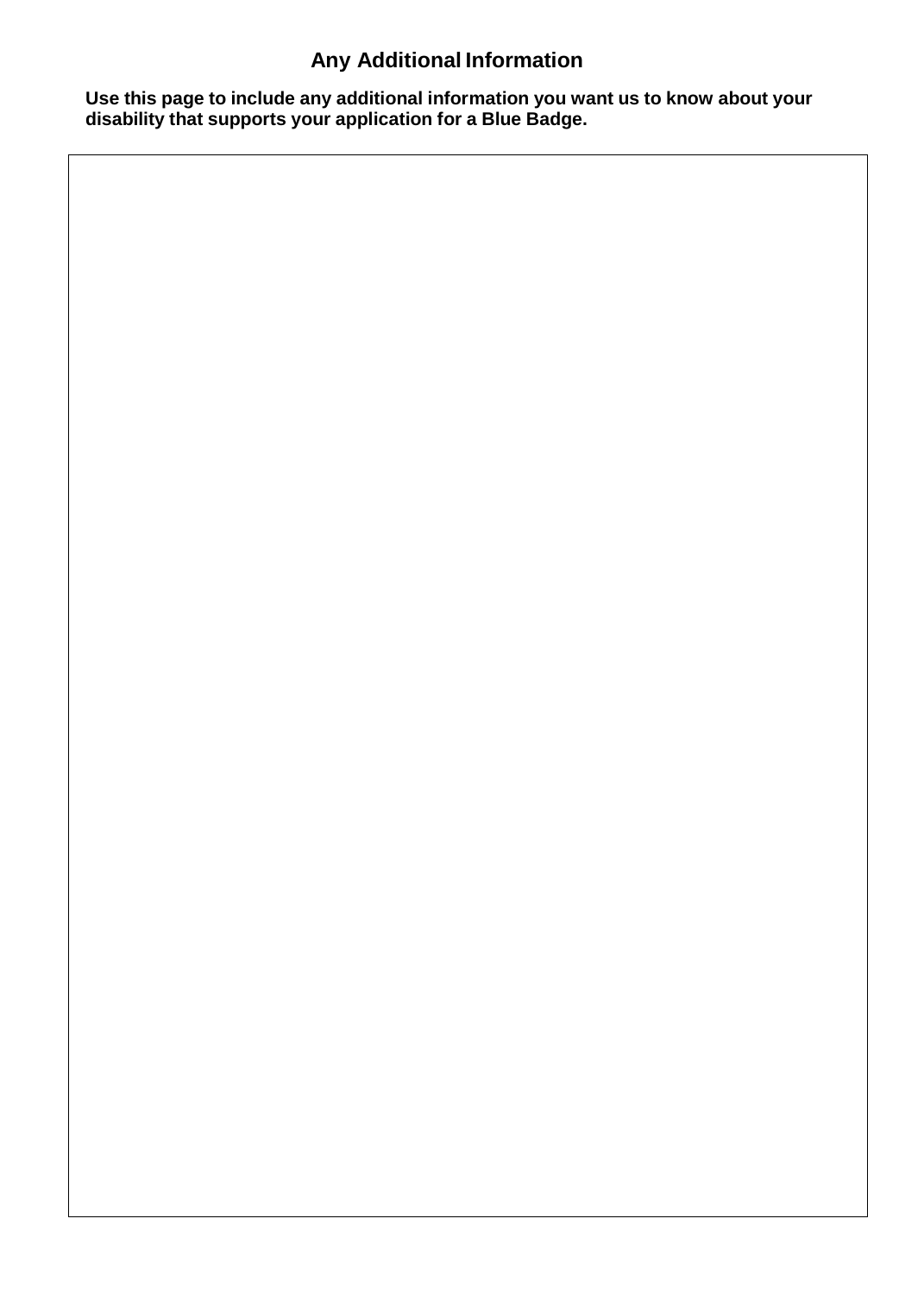| <b>Section 4</b> | Declarations and Signatures – to be completed by all |
|------------------|------------------------------------------------------|
|                  | <b>applicants</b>                                    |

#### These questions are intended to be answered by **ALL** applicants for a Blue Badge

| Section 4A   Mandatory declarations about the information you |
|---------------------------------------------------------------|
| have provided and the application process                     |

- Please read the following declarations thoroughly.
- Place an **X** in all relevant boxes to indicate that you have read and understood each declaration.
- If you do not do this we may be unable to issue you with a Blue Badge.
- Providing fraudulent information may result in prosecution and a fine.

All documents relating to this application will be dealt with in line with Data Protection legislation and may be shared within the local authority, with other local authorities, the police and parking enforcement officers to detect and prevent fraud.

Any medical information that you have supplied to support this application is deemed, under GDPR and Data Protection Act 2018 as "special category data" and will only be disclosed to third parties as necessary for the operation and administration of the Blue Badge scheme, and to other Government Departments of agencies, to validate proof of entitlement or as otherwise required by law.

| I confirm that, as far as I know, the details I have provided are complete and accurate. I<br>realise that you may take action against me if I have provided false information in this<br>application form.                                                                                                                                                                                                                                             |  |
|---------------------------------------------------------------------------------------------------------------------------------------------------------------------------------------------------------------------------------------------------------------------------------------------------------------------------------------------------------------------------------------------------------------------------------------------------------|--|
| I understand that I must promptly inform my local authority of any changes that may affect<br>my entitlement to a badge.                                                                                                                                                                                                                                                                                                                                |  |
| I confirm that the photograph I have submitted with my application is a recent & true<br>likeness.                                                                                                                                                                                                                                                                                                                                                      |  |
| I understand that, if my application is successful, I must not allow any other person to use<br>the badge for their benefit and that I must only use the badge in accordance with the rules<br>of the scheme as set out in "The Blue Badge Scheme - Rights and Responsibilities in<br>Wales" leaflet which will be sent to me with the badge. Fraudulent applications or misuse<br>of a badge may result in a fine of £1000 and/or forfeit of the badge |  |
| I understand that I must not hold more than one valid Blue Badge at any time.                                                                                                                                                                                                                                                                                                                                                                           |  |
| I confirm that I do not currently hold a Blue Disabled Person's Parking Badge that has been<br>issued by a different local authority                                                                                                                                                                                                                                                                                                                    |  |
| I understand that you will deal with all documents relating to this application in line with<br>Data Protection legislation, and you may share them with other local authorities, the police<br>and parking enforcement officers to detect and prevent fraud.                                                                                                                                                                                           |  |
| I understand that the local authority may need to contact an accredited healthcare<br>professional for the purpose of obtaining further information in support of my application.                                                                                                                                                                                                                                                                       |  |
| I understand that I may be required to undertake an assessment with a healthcare<br>professional who is independent of my existing care and treatment, in order to determine<br>my eligibility for a Blue Badge.                                                                                                                                                                                                                                        |  |